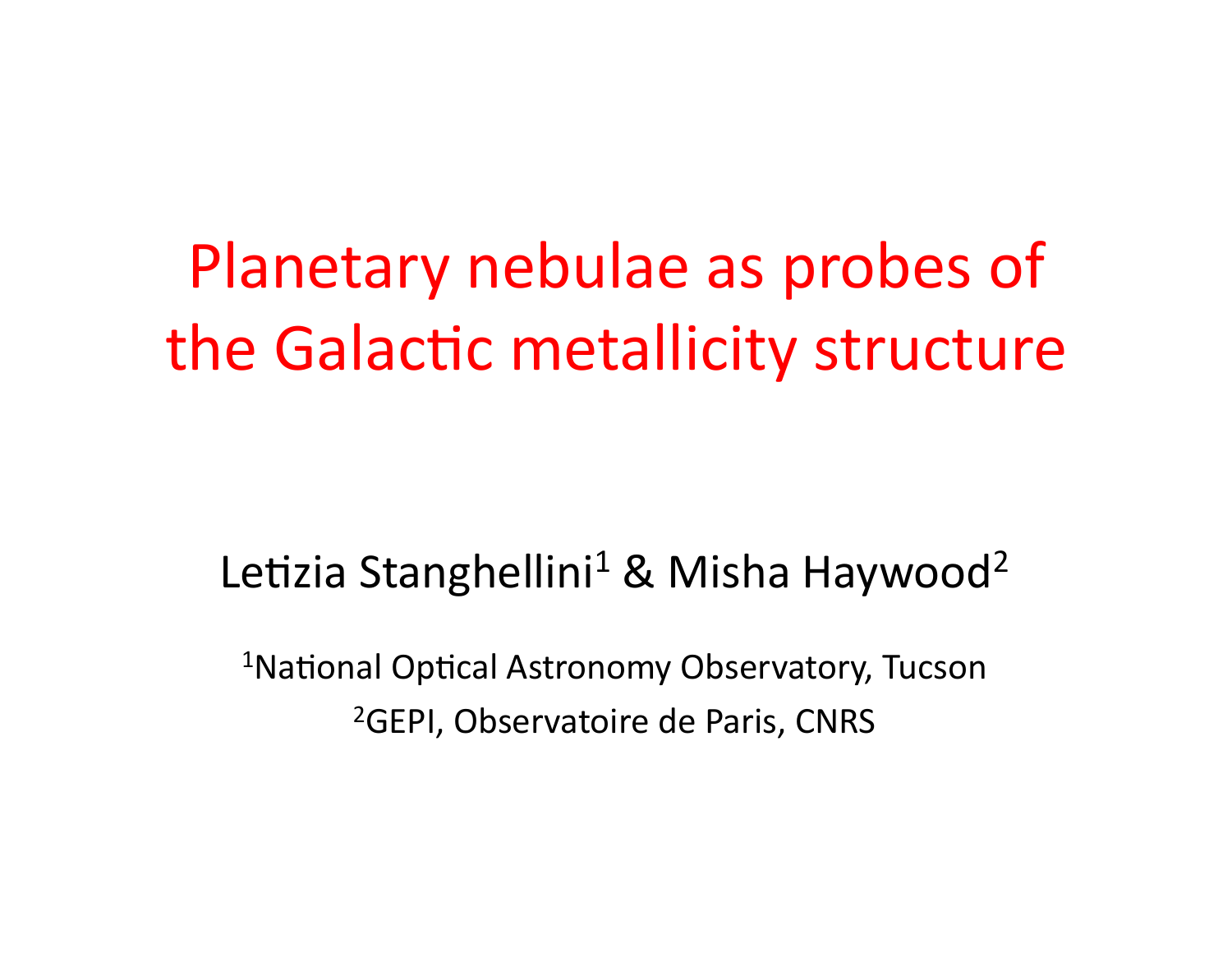# **Outline**

- The population of Galactic planetary nebulae and its components, defined by abundances, distances, and velocities
- Importance of a pure disk population
- Radial metallicity gradients
- Metallicity gradient evolution according to time-tagging the populations
- Transversal gradients, and the thin-thick disks
- Comparison with other Galactic stellar populations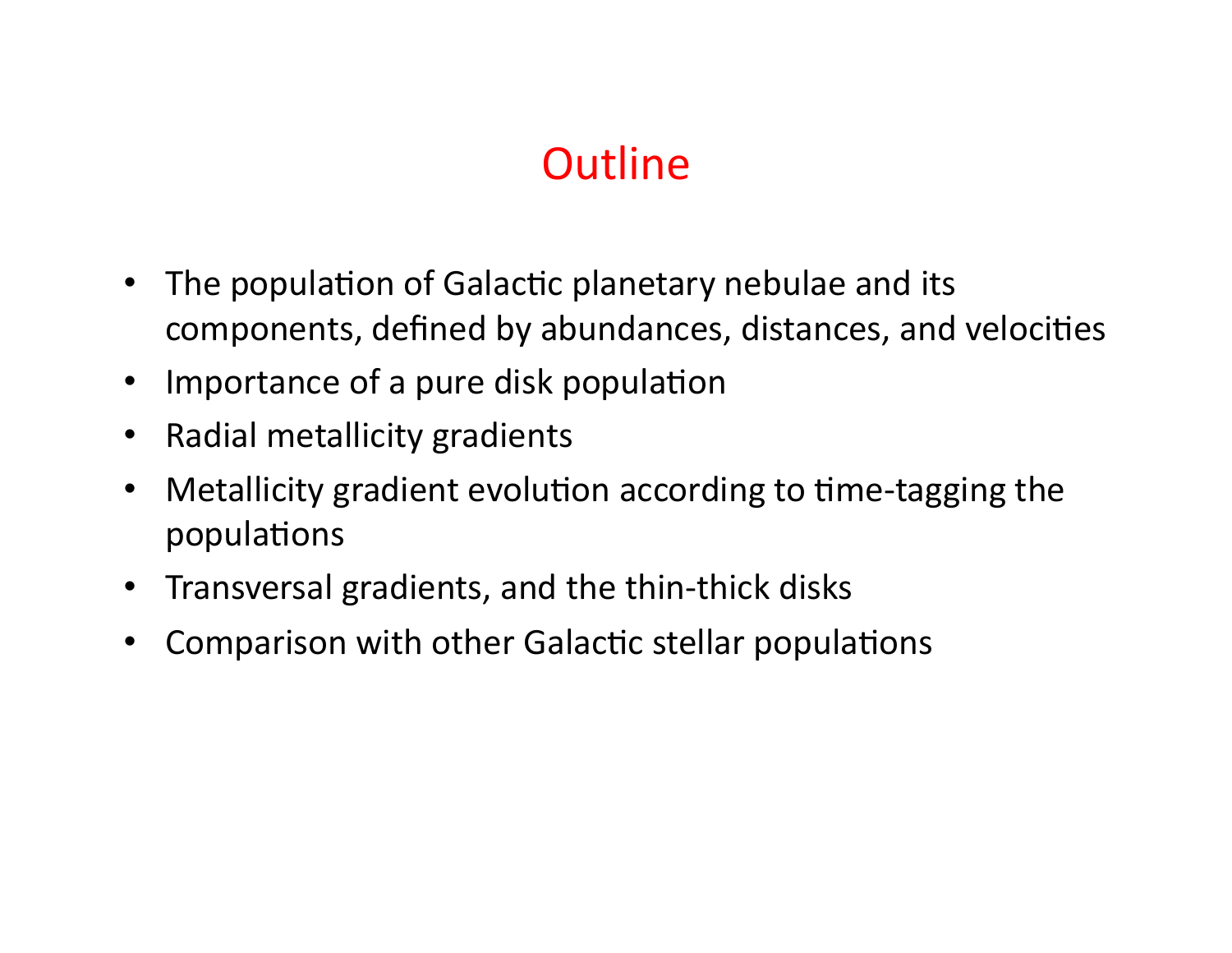#### **Galactic PN**

~3000 Galactic PN detected, ~1500 Galactic PN confirmed spectroscopically, (Acker 1982; Frew & Parker 2010) ; 200 spatially unresolved (from ground)



RED: PN; black: HII regions; blue: SNR; symbiotic stars and other object: other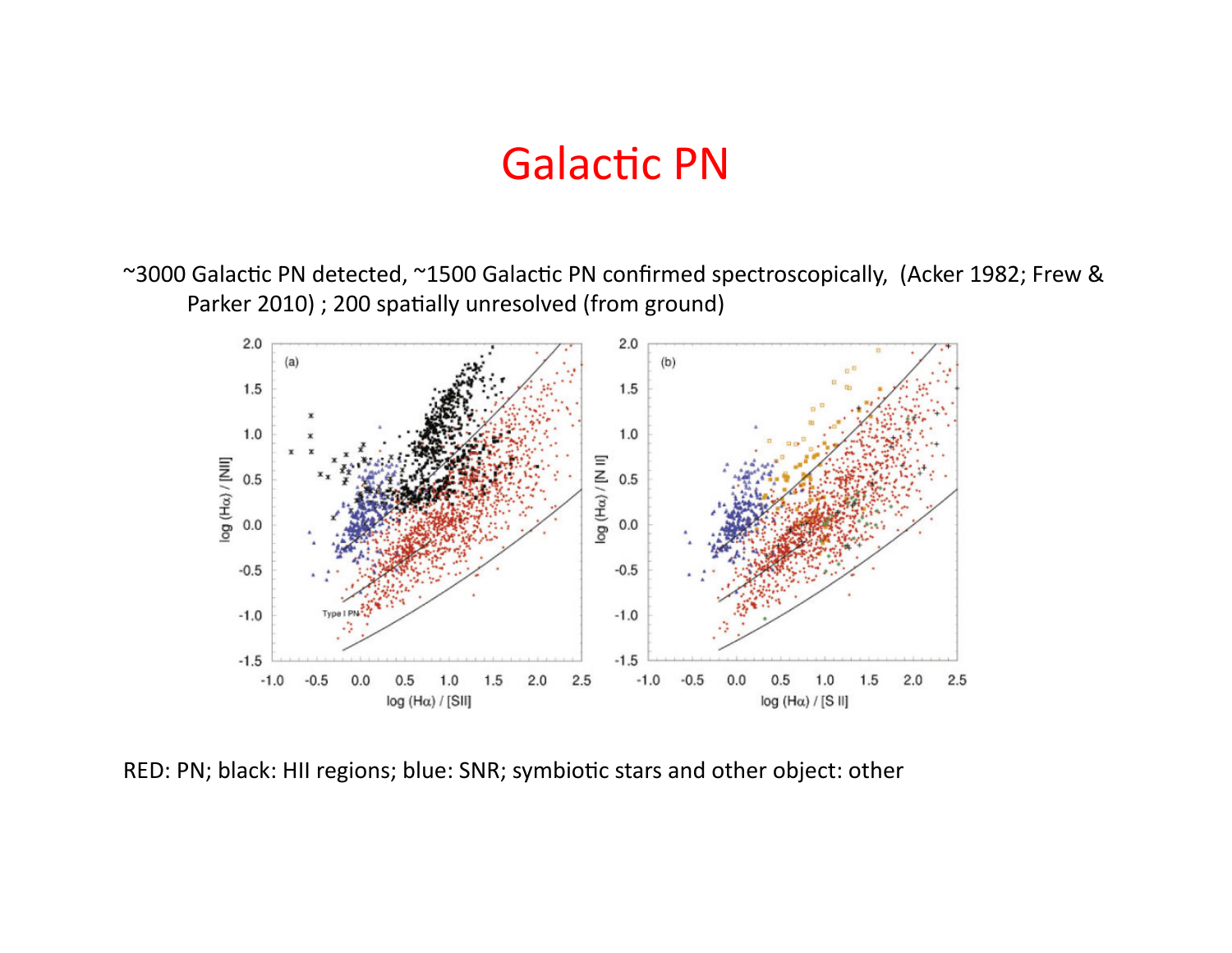### Distances to Galactic PN

- $\sim$ 1500 spectroscopically confirmed Galactic PN,  $\sim$ 20-30 have acceptable individual distances (methods: reddening, companions, parallax, cluster membership)
- Statistical distances based on physical correlations of nebular parameters (e.g. ionized) mass vs. surface brightness), calibrated on *known%*distances)
- Galactic PN distance scale has been calibrated with the Magellanic Cloud PN observed now with HST, a sample of more than 100 calibrators with very well known distances (Stanghellini et al.) 2008)
- results checked against relatively new trigonometric and spectroscopic parallaxes (Ciardullo et al 1999, Harris et al. 2007), and cluster distances (Alves et al. 2000))



 $dD/D^{\sim}10\%$  for most PNe, <26% for the whole calibration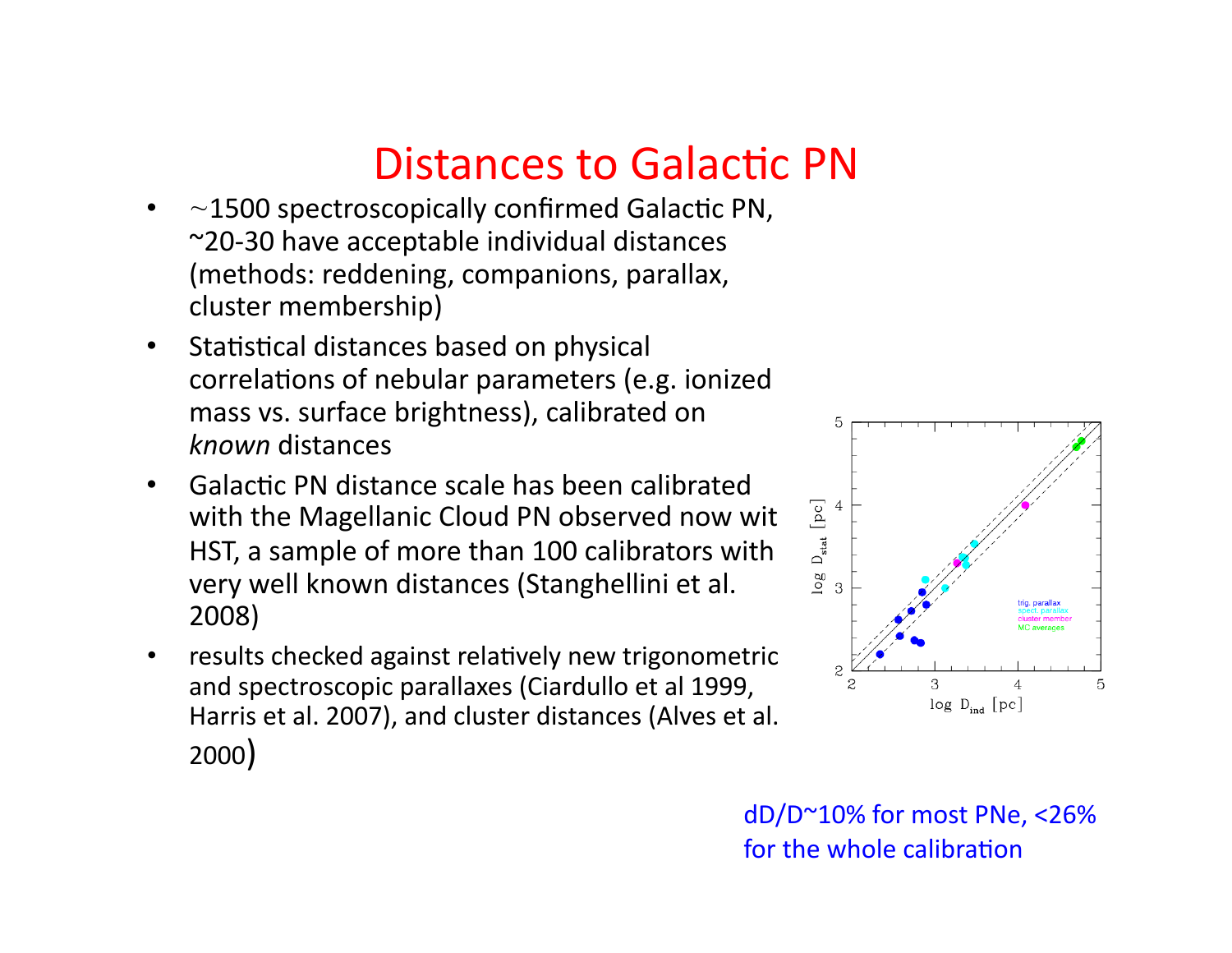# PN types

- $-$  PN types based on abundances and peculiar radial velocities (Peimbert 1978; Perinotto et al. 2004)
- Type)I:)log)(N/O))>)−0.3)and)He/H))0.125)(from)AGB)evolu3on,)it)turns)out)Type)I)PN) are those with massive progenitors, M>2-4 M<sub>o</sub> depending on metallicity); most Type I are bipolar in shape, and have low  $|z|$
- Type II: non-Type I PN with peculiar radial velocity  $V_p$  < 60 km/s
- Type III: non-Type I PN with peculiar radial velocity  $V_p$ ≥ 60 km/s

We have selected a "pure disk" population by doing our best in excluding bulge (within 10°) of Galactic Center,  $\theta \le 10$ ",  $F_{5GHz} \le 0.1$ Jy) and halo (Type III PN with  $|\overline{z}| \ge alt_halo$ (usually between 600-800 pc)  $\overrightarrow{PN}$ ; note that this population might still have some stragglers, since distances are uncertain

- Stanghellini & Haywood (2010) studied the Galactic metallicity gradients by using all PN with published abundance and radial velocity, calculated distances, and built an homogeneous sample)
- Sample is kept up to date (Stanghellini & Haywood 2012 in prep.) as new spectroscopy (i.e., abundances) and HST imaging (i.e., diameters and distances for unresolved PN) becomes available; updated data set includes anticenter PN from Henry et al. 2010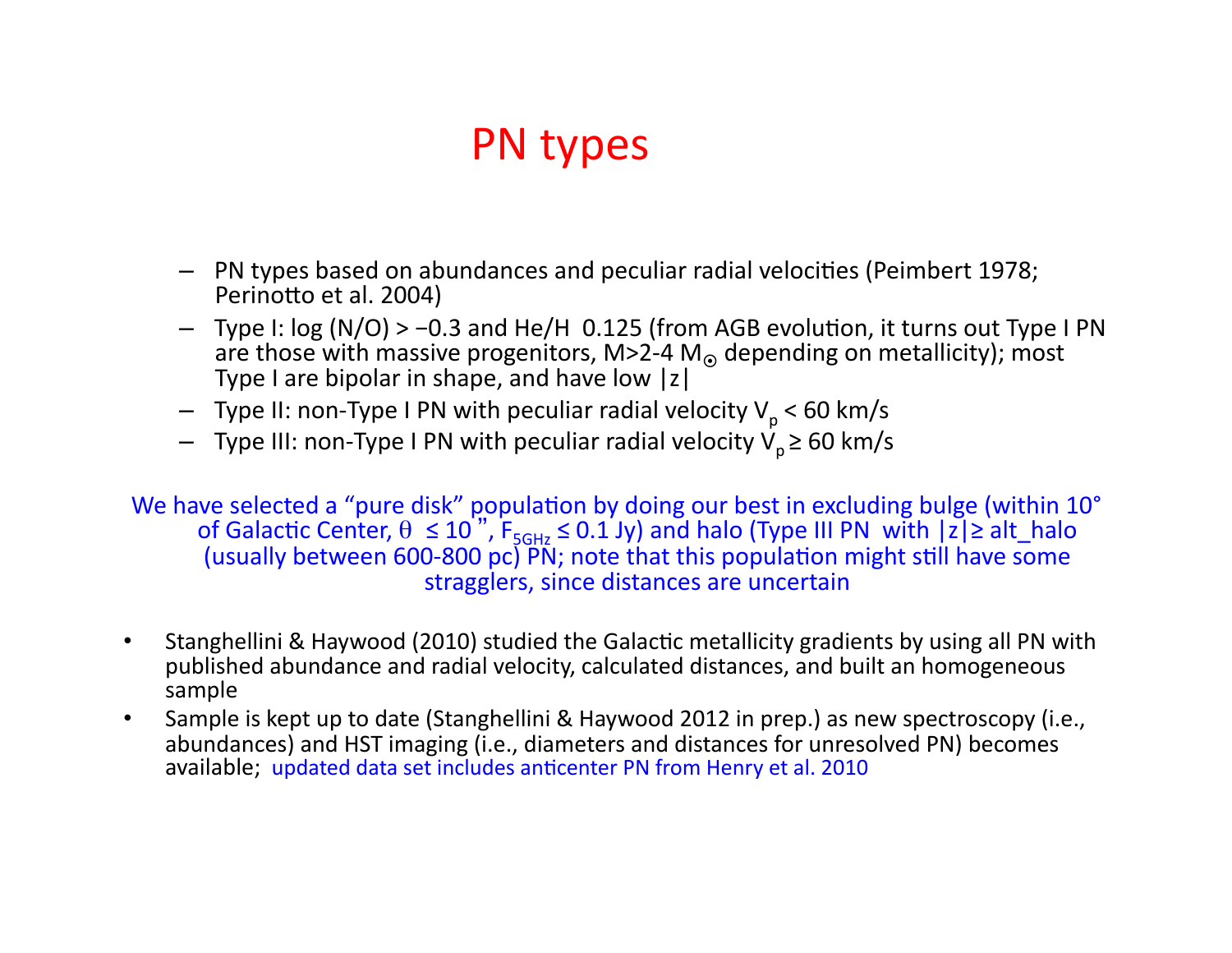#### PN  $\alpha$ -element gradients in the Galactic disk

- bulge PN excluded (see Chiappini et al. 2006; Stanghellini & Haywood 2010)
- halo PN tentatively eliminated (high peculiar velocity and |z|>600 pc)
- $-\Delta d_{\odot}$ =0.26% (from Stanghellini et al. 2008)



Metallicity gradients are negative, shallow, and one slope through galaxy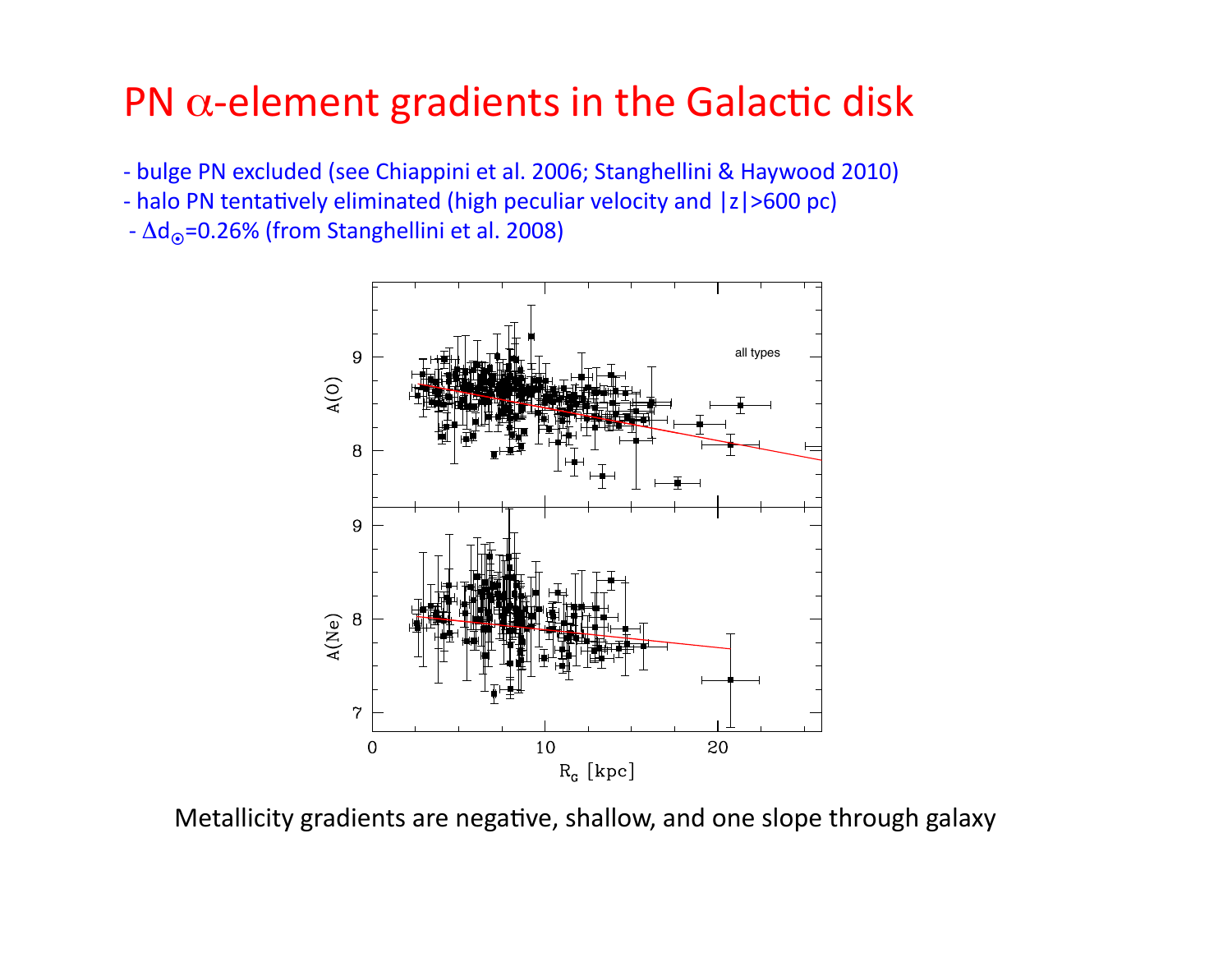# Gradients by PN type

- It is essential to describe the population of PN selected when giving gradient slopes, since they change considerably by population
	- $-$  Type I PN mostly have bipolar shapes, thus their radii/ distances uncertainties are always underestimated
	- Type III PNe may belong to the Galactic halo
		- by looking at Type III PN we determine that they belong to the halo for  $|z|>600-800$  pc
	- $-$  It is important to do one's best to eliminate bulge PN
		- Gradients that include bulge PN are always steeper!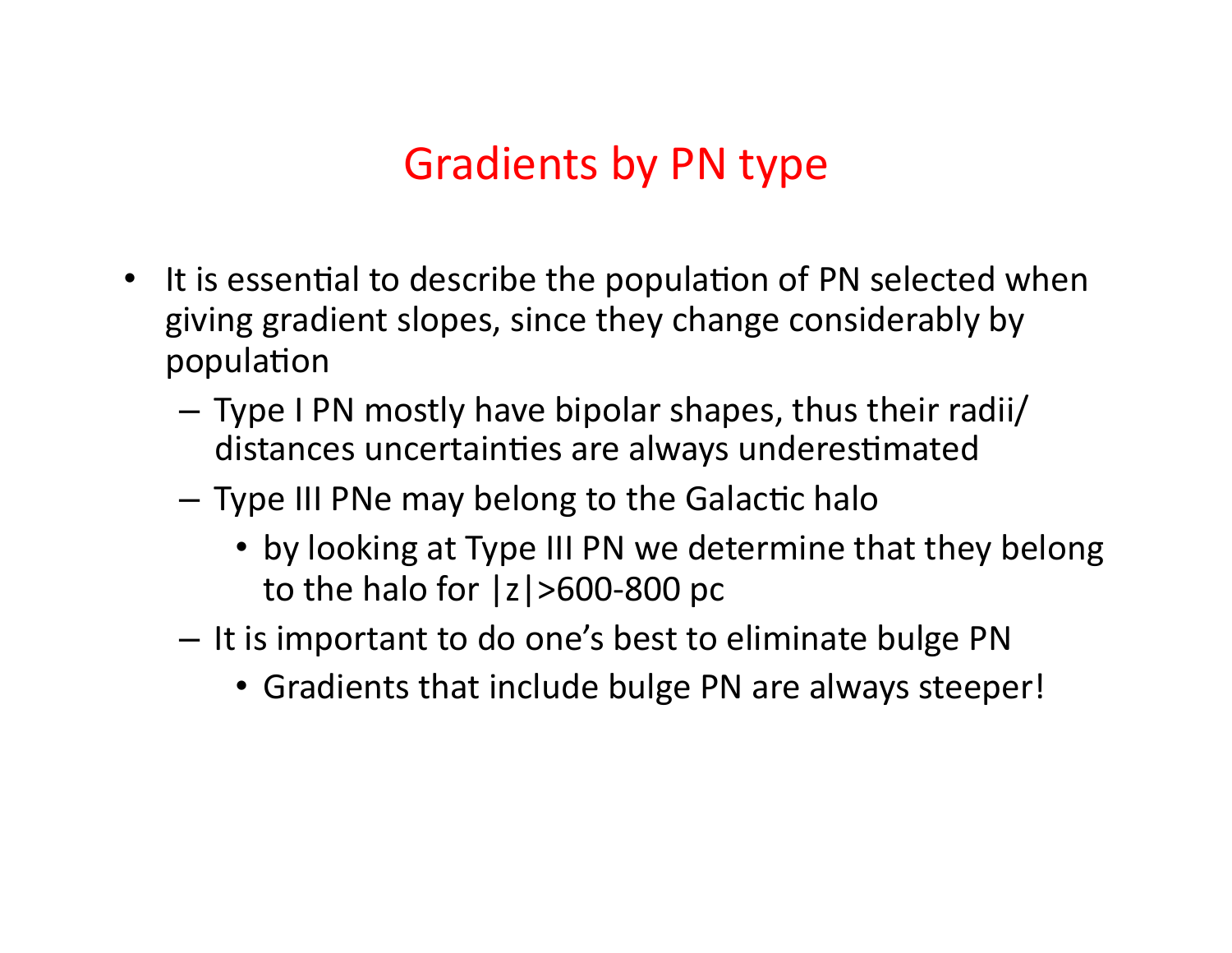### Metallicity gradients by PN Type

exclude Type III with |z|>600 pc, and bulge PN





Gradient get slightly shallower from Type I to Type III PN

New samples: smaller dispersion, larger data sets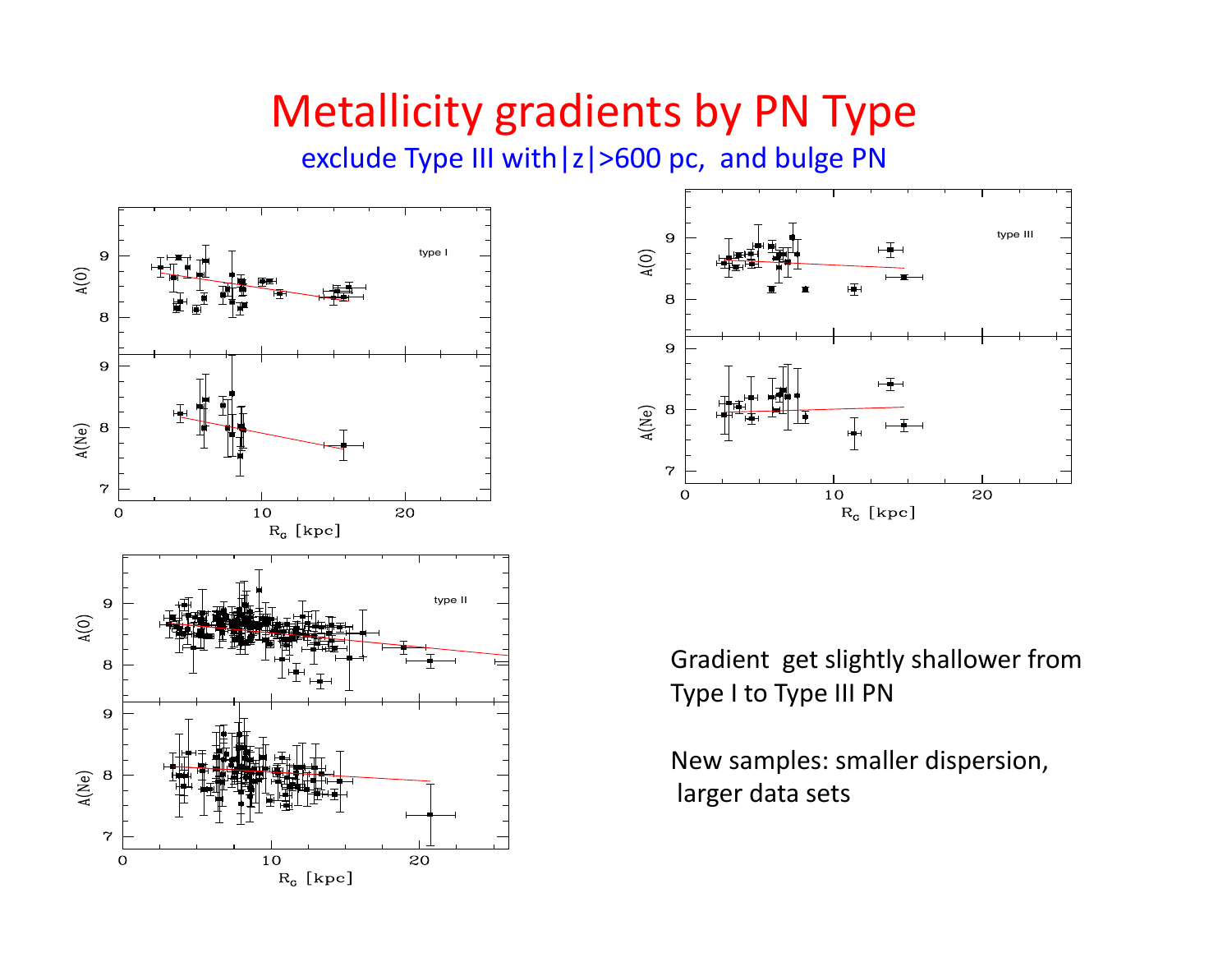# Gradients different for the 3 pops

| <b>Element</b> | <b>PN Type</b>   | $M_{\text{to}}$ [M <sub>o</sub> ]                         | Age [Gyr]                | $N_{PN}$  | <b>Slope</b><br>[dex $kpc^{-1}$ ] |
|----------------|------------------|-----------------------------------------------------------|--------------------------|-----------|-----------------------------------|
| O/H            | <b>Type I</b>    | $M \geq 2$                                                | $t \leq 1$               | 27        | $-0.032 \pm 0.018$                |
| Ne/H           |                  | (Peimbert & Serrano<br>1980, Kaler et al.<br><b>1990)</b> |                          | <b>13</b> | $-0.053 \pm 0.026$                |
| O/H            | <b>Type II</b>   | $1.2 \le M < 2$                                           | $1 < t \leq 5$           | 110       | $-0.028 \pm 0.005$                |
| Ne/H           |                  | (Perinotto et al. 04)                                     |                          | 71        | $-0.053 \pm 0.018$                |
| O/H            | <b>Type III</b>  | M < 1.2                                                   | t > 5                    | 20        | $-0.011 \pm 0.013*$               |
| Ne/H           |                  | (Perinotto et al. 04)                                     |                          | 15        | $0.006 \pm 0.018$                 |
|                |                  |                                                           | (Ages: Maraston<br>1998) |           |                                   |
| O/H            | <b>All Types</b> |                                                           |                          | 177       | $-0.035 \pm 0.006$                |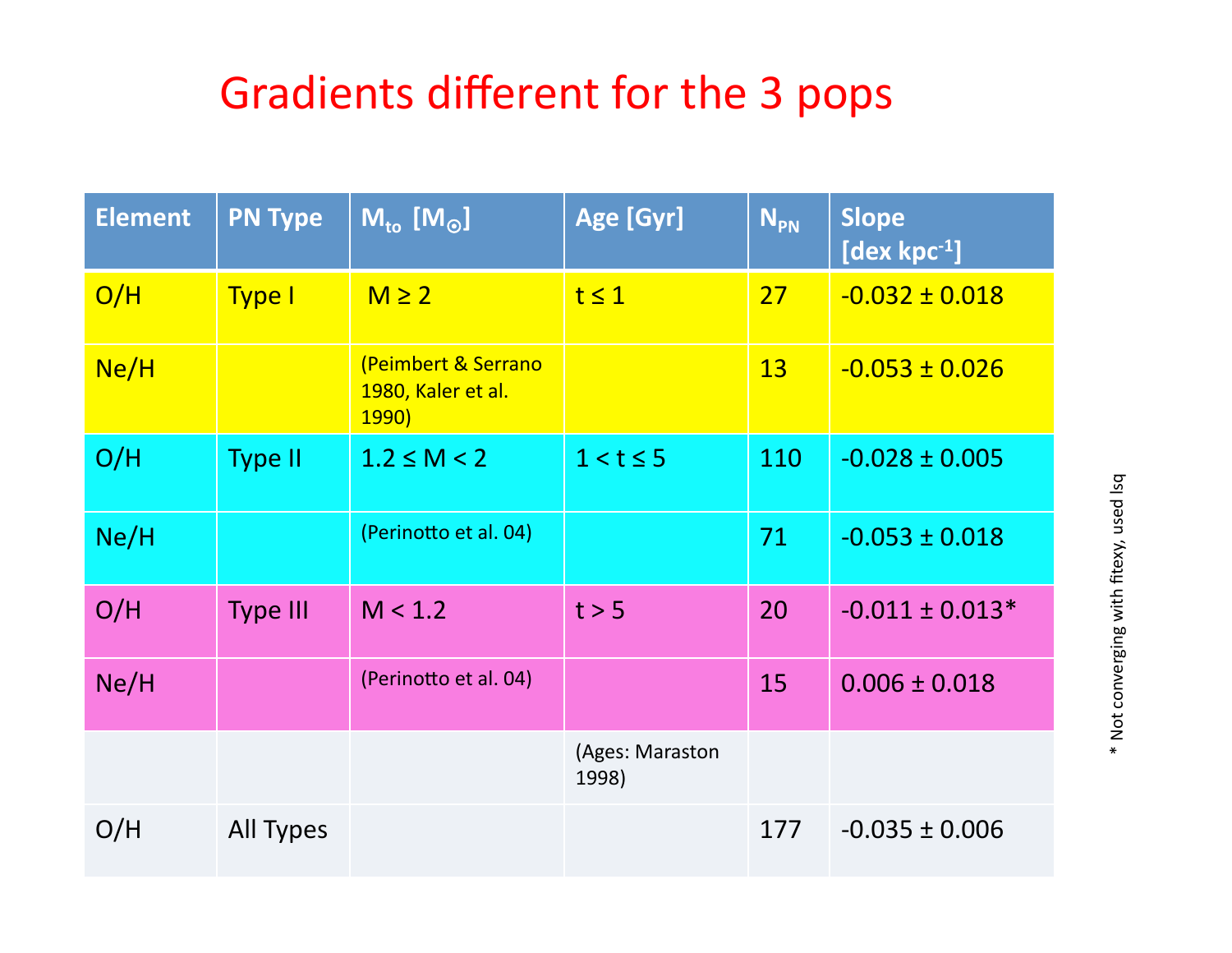# Metallicity gradient evolution



The updates PN sample still shows some flattening of metallicity gradient with time, mostly Between the Type I and II versus the Type III PN. In the best sample (O/H) the differences are Within the errors (which in turn are uncertain, due to distance scale).  $\rightarrow$  Issue still open! We can conclude that gradients in MW are shallow for all pops, flat for old pops.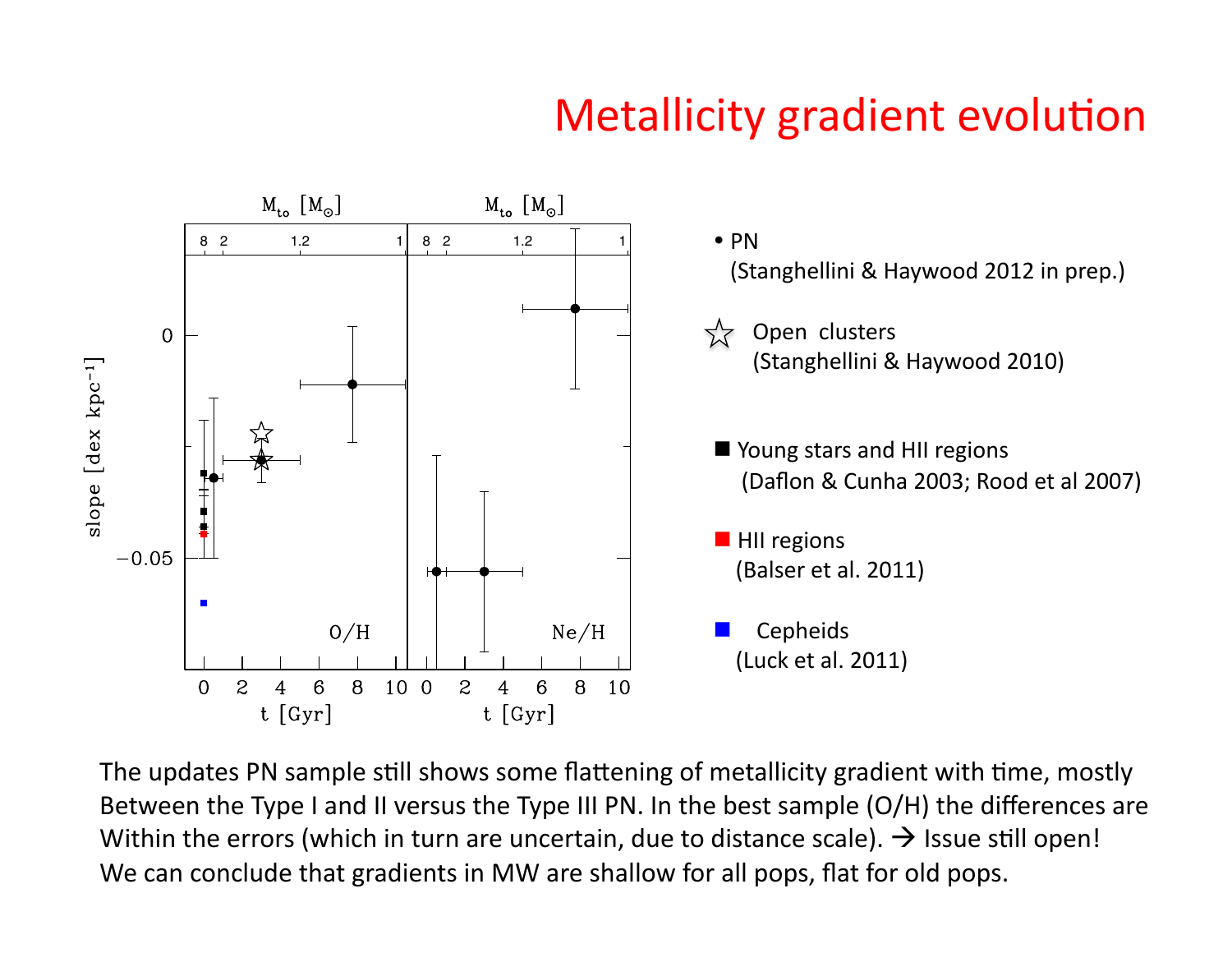## Steepening with time

- Gradient may flatten toward the older populations, i.e., they may be steepening with the time since Galaxy formation
- Young stars, HII regions, and intermediate age open cluster (oxygen) gradients agree with this scenario
- Is this compatible with other observables?
	- $-$  Local stellar population
	- Clusters, iron abundance
- Why is the gradient steepening with time?
- Is this the same for all spiral galaxies? [L. Magrini talk]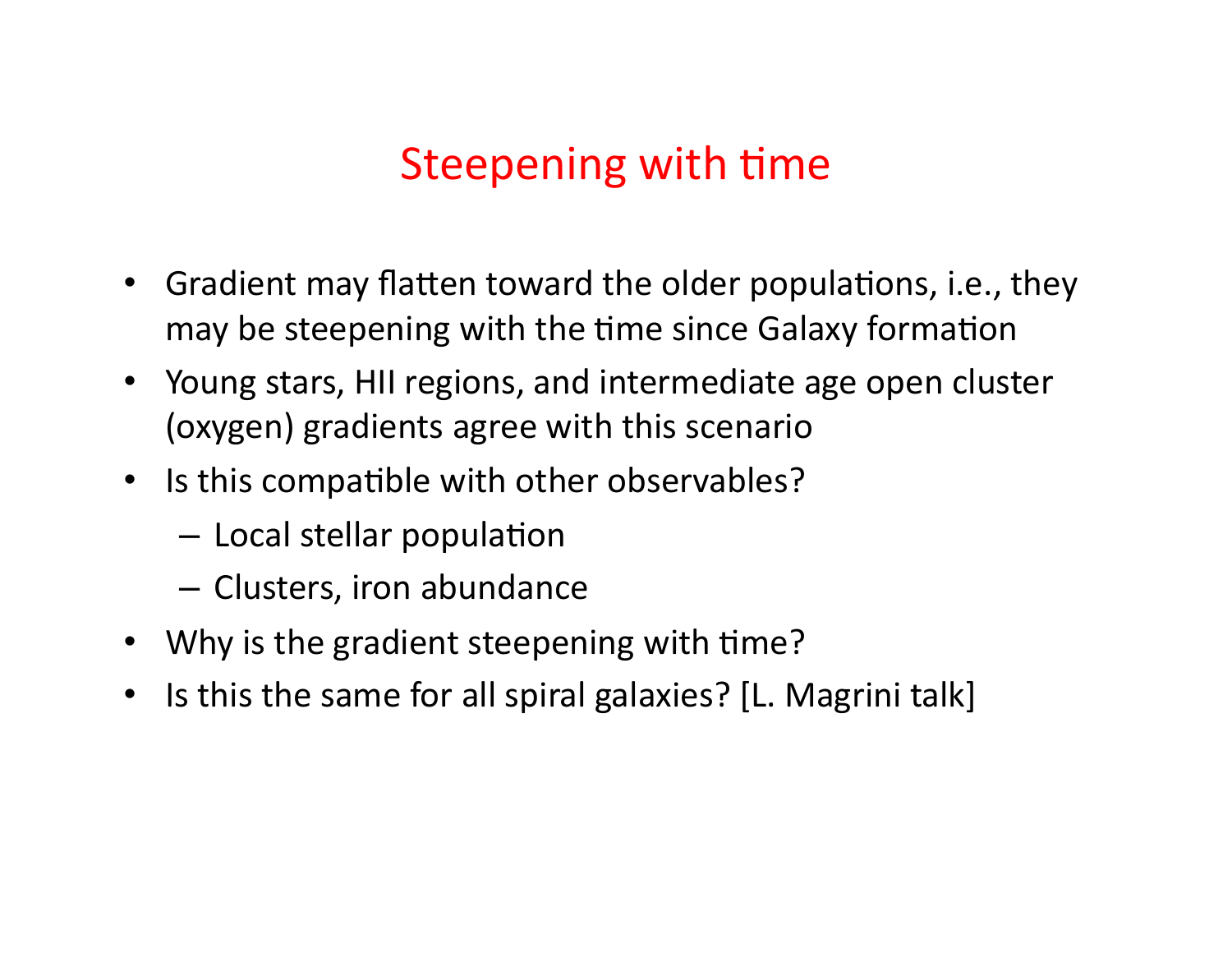# Other populations-Open clusters and local pops

- Open clusters
	- We use Magrini et al. (2009)'s working list plus additional clusters in the lit. Only intermediate age cluster sample is statistically significant in the radial range considered
	- $-$  Even if not enough data to meaningfully derive a gradient, young (t<1) Gyr) and old (t>5 Gyr) open cluster A(O) vs.  $R<sub>G</sub>$  encompass PN data
	- $-$  Qualitative agreement between iron gradients of young and old open clusters and young and old PN
- Local stellar populations
	- $-$  Metallicity spread of thin disk at solar radii due to non-evolutionary effects, rather to stars migrating across the disk (Haywood 2008)
	- $-$  Solar neighbor stars fully compatible with Type II PN gradient, taking into account local stellar metallicity, and stellar migration (-0.05 dex kpc<sup>-1</sup> for  $[Fe/H]$ )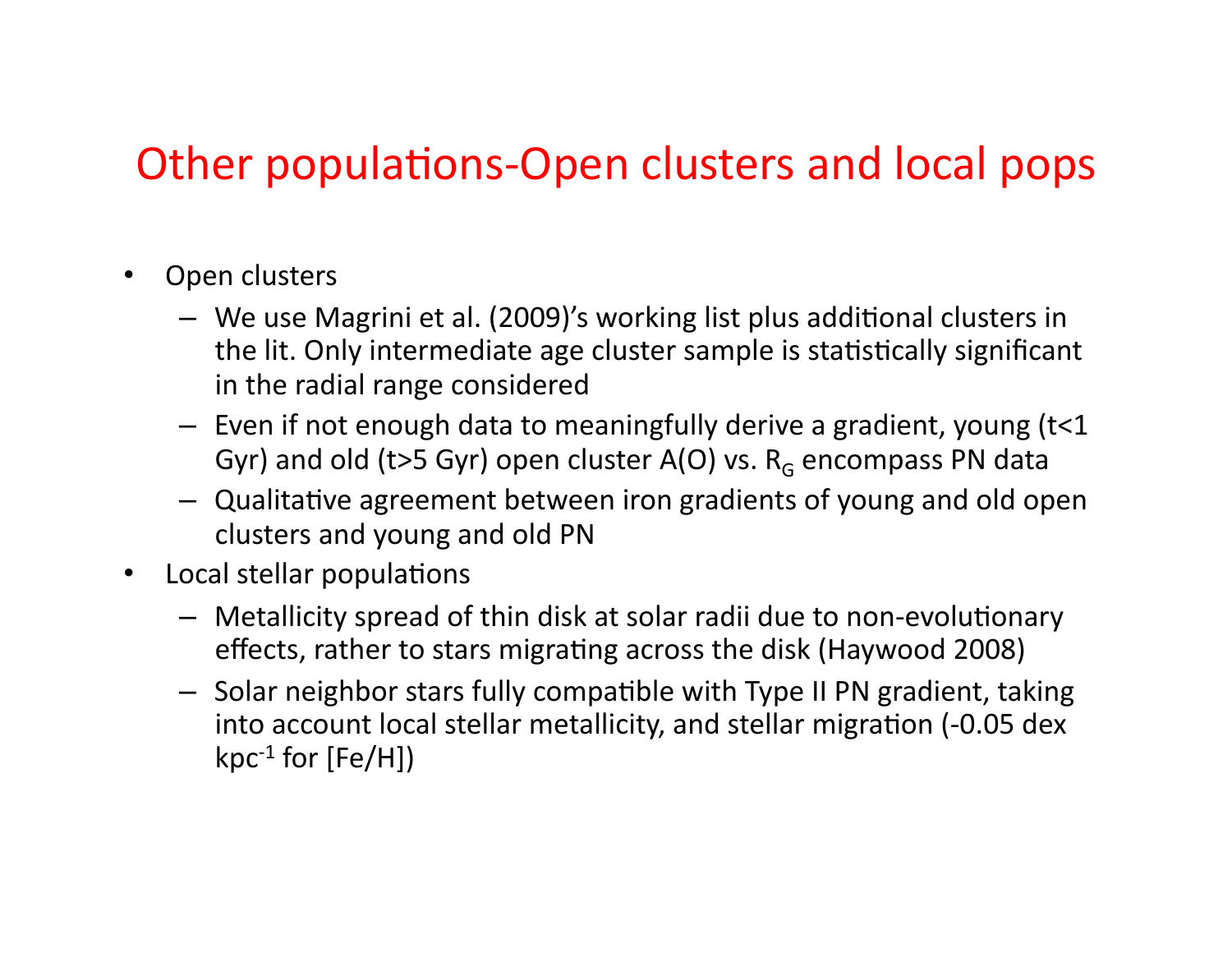Open clusters, iron gradients Red squares: t< 1 Gyr; yellow circles: t> 5 Gyr Lines: type I and Type III PN oxygen gradients (O/H=0.5 Fe/H] (Stanghellini & Haywood 2010)

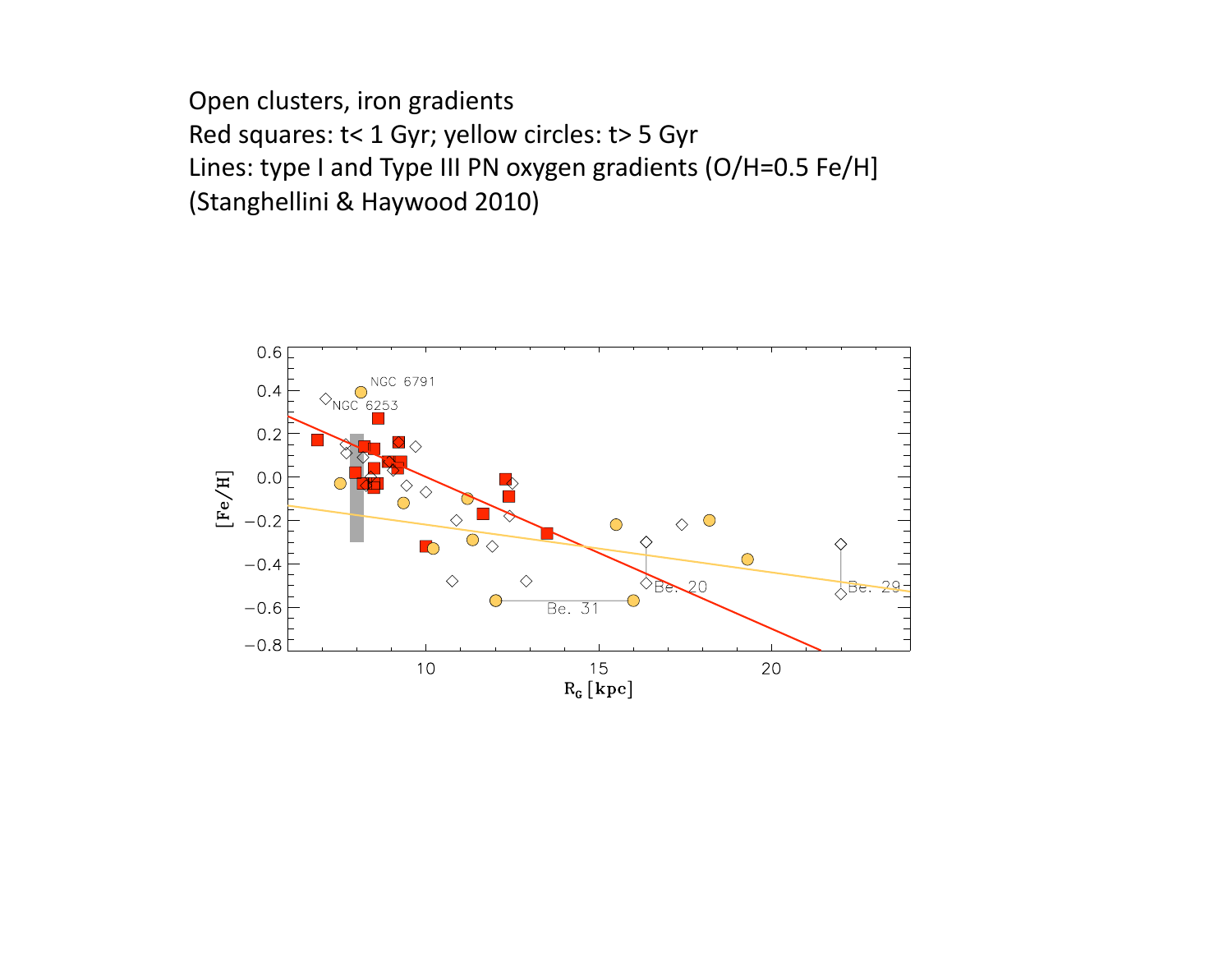#### why are gradients steepening?

- $-$  Inner and outer parts of MW have evolved at different rates
	- Disk evolutionary rate depends on distance from center (Schonrich & Binney 2009)
- $-$  The inner disk had more time to produce metals (outer disk) younger than inner disk)
	- this scenario will be tested with Gaia, but there are suggestions from the local stellar pops that this is not the case)

 $-$  >currently, there is no supporting evidence that PN oxygen gradients in the Galaxy flatten with time (but other) spirals might behave differently, stay tuned…))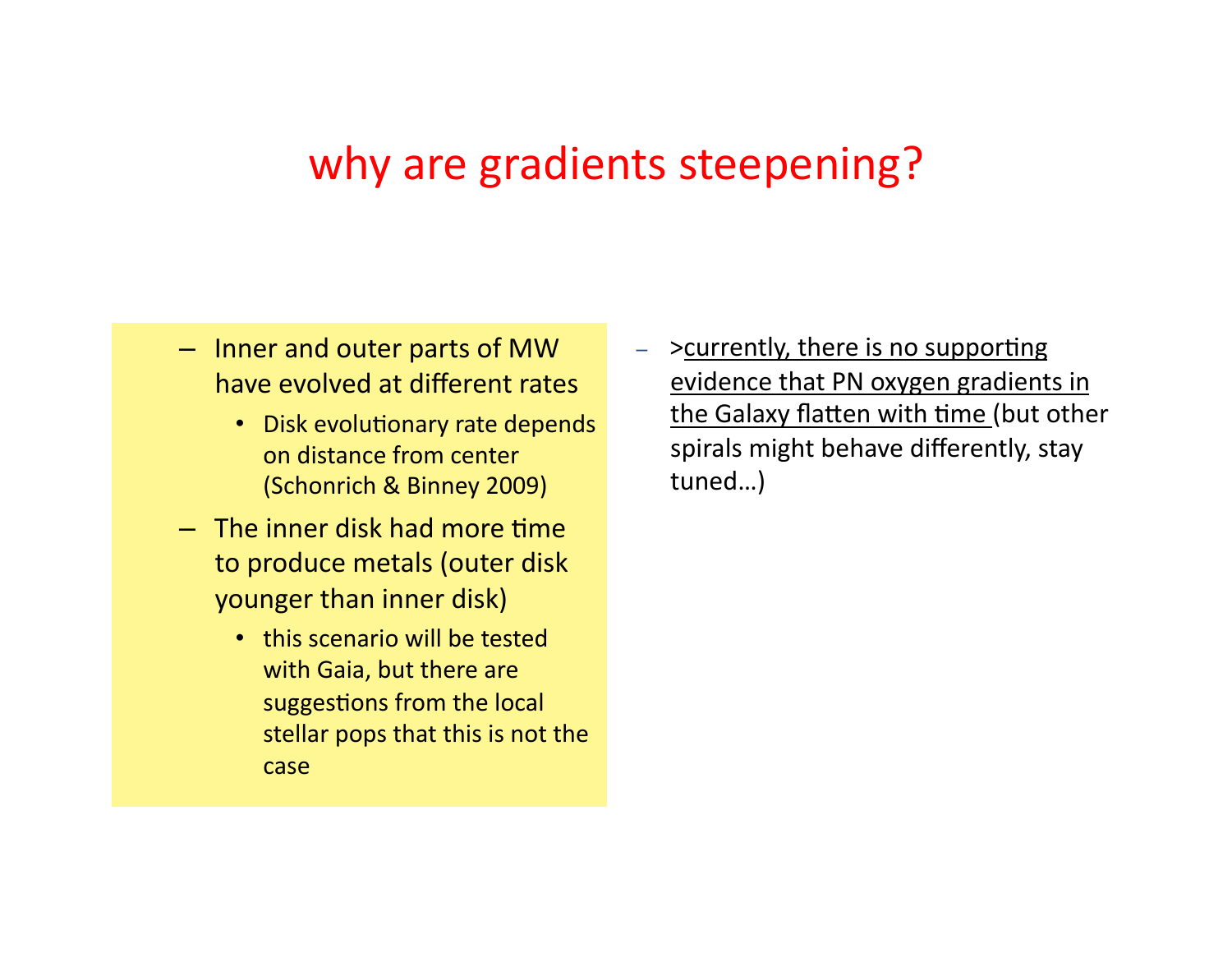#### Is there a thick disk?

Astrophys. J., in press

Preprint typeset using LAT<sub>E</sub>X style emulateapj v.  $5/2/11$ 

#### THE MILKY WAY HAS NO THICK DISK

Jo Bovy<sup>1,2,3</sup>, HANS-WALTER RIX<sup>4</sup>, & DAVID W. HOGG<sup>4,5</sup> Astrophys. J., in press

#### ABSTRACT

Different stellar sub-populations of the Milky Way's stellar disk are known to have different vertical scale heights, their thickness increasing with age. Using *SEGUE* spectroscopic survey data, we have recently shown that mono-abundance sub-populations, defined in the  $\alpha$ /Fe]-[Fe/H] space, are well described by single exponential spatial-density profiles in both the radial and the vertical direction; therefore any star of a given abundance is clearly associated with a sub-population of scale height  $h_z$ . Here, we work out how to determine the stellar surface-mass density contributions at the solar radius  $R_0$  of each such sub-population, accounting for the survey selection function, and for the fraction of the stellar population mass that is reflected in the spectroscopic target stars given populations of different abundances and their presumed age distributions. Taken together, this enables us to derive  $\Sigma_{R_0}(h_z)$ , the surface-mass contributions of stellar populations with scale height  $h_z$ . Surprisingly, we find no hint of a thin-thick disk bi-modality in this mass-weighted scale-height distribution, but a smoothly decreasing function, approximately  $\Sigma_{R_0}(h_z) \propto \exp(-h_z)$ , from  $h_z \approx 200$  pc to  $h_z \approx 1$  kpc. As  $h_z$  is ultimately the structurally defining property of a thin or thick disk, this shows clearly that the Milky Way has a continuous and monotonic distribution of disk thicknesses: there is no 'thick disk' sensibly characterized as a distinct component. We discuss how our result is consistent with evidence for seeming bi-modality in purely geometric disk decompositions, or chemical abundances analyses. We constrain the total visible stellar surface-mass density at the Solar radius to be  $\Sigma_{R_0}^* = 30 \pm 1$  M<sub>\opta</sub>  $pc^{-2}$ .

Subject headings: Galaxy: abundances — Galaxy: disk — Galaxy: evolution — Galaxy: formation — Galaxy: fundamental parameters — Galaxy: structure

tribution of disk stars in the elemental-abundance parameter  $\mathcal{O}(\mathcal{A})$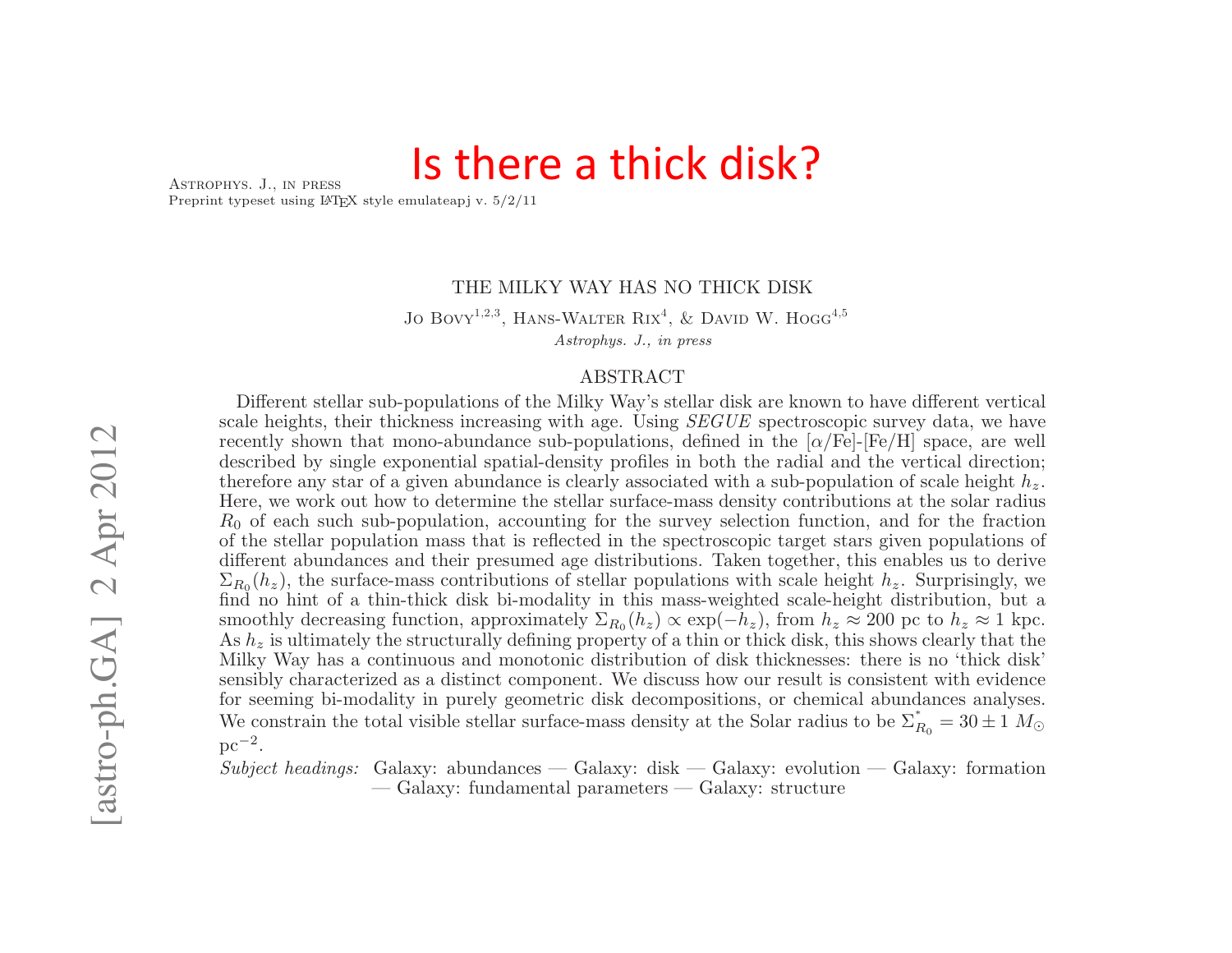

 $\langle$ O/H> | $v_{pr}$ | $\langle$ 60 km s<sup>-1</sup> =(4.20±2.20) 10<sup>-4</sup> <0/H>  $|v_{\text{pr}}|$ >60 km s<sup>-1</sup> =(3.80±2.20) 10<sup>-4</sup> No clear sign of a thin/thick disk discontinuity based on PN abundances; rather, some halo contamination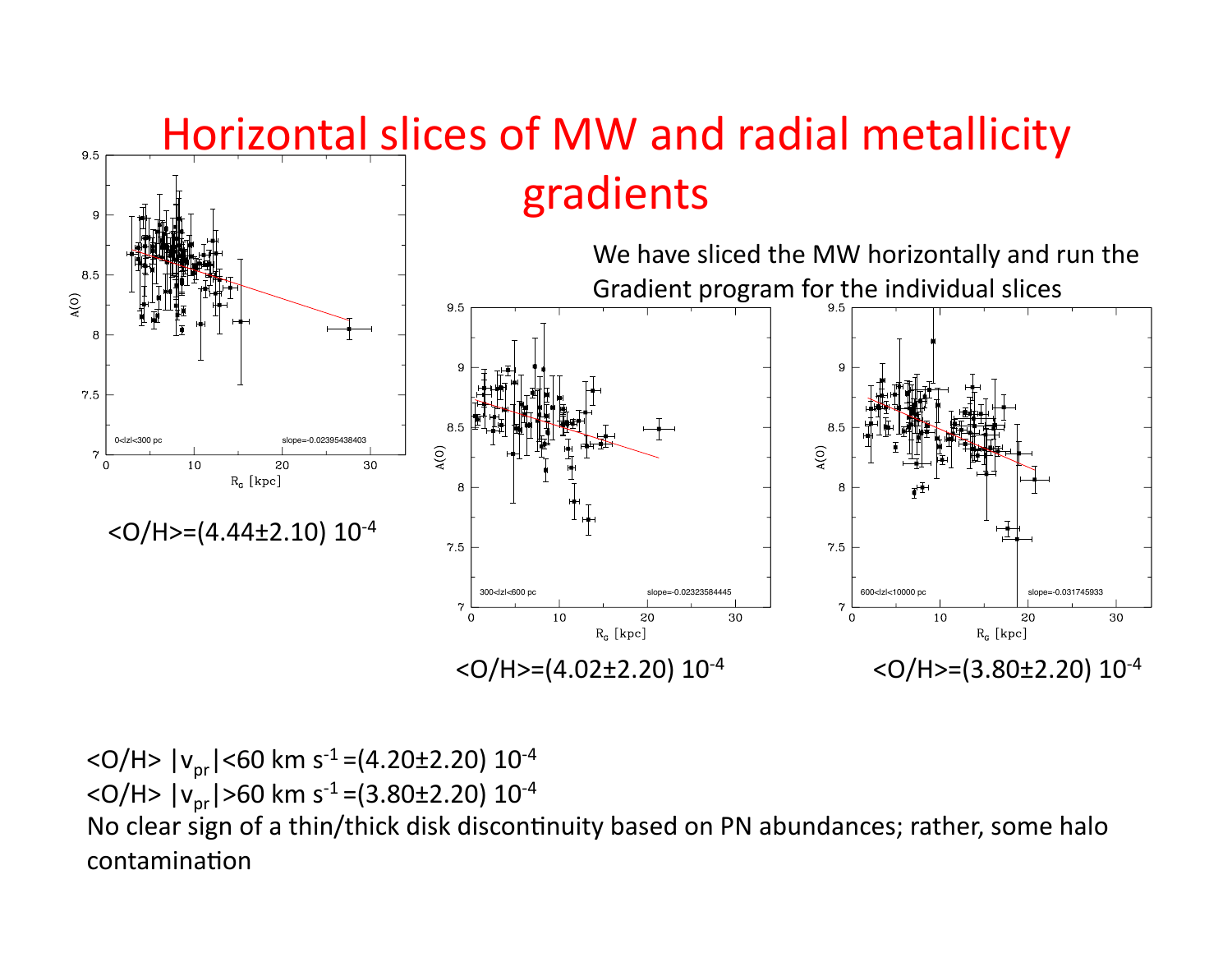### Gradients - summary

- Thorough study of Galactic disk PN allowed determination of metallicity gradients of  $\Delta$ log(O/H)/ $\Delta$ logR<sub>G</sub>~-0.02 to -0.03 dex  $kpc^{-1}$
- Gradients of Type I, II, and III PN show that metallicity gradients may be steepening with time since galaxy formation although evidence is not conclusive
- PN gradients agree with local disk population, young stars, HII regions, open clusters
- There is not clear sign of a vertical gradient not thick/thin disk discontinuity from PN abundances